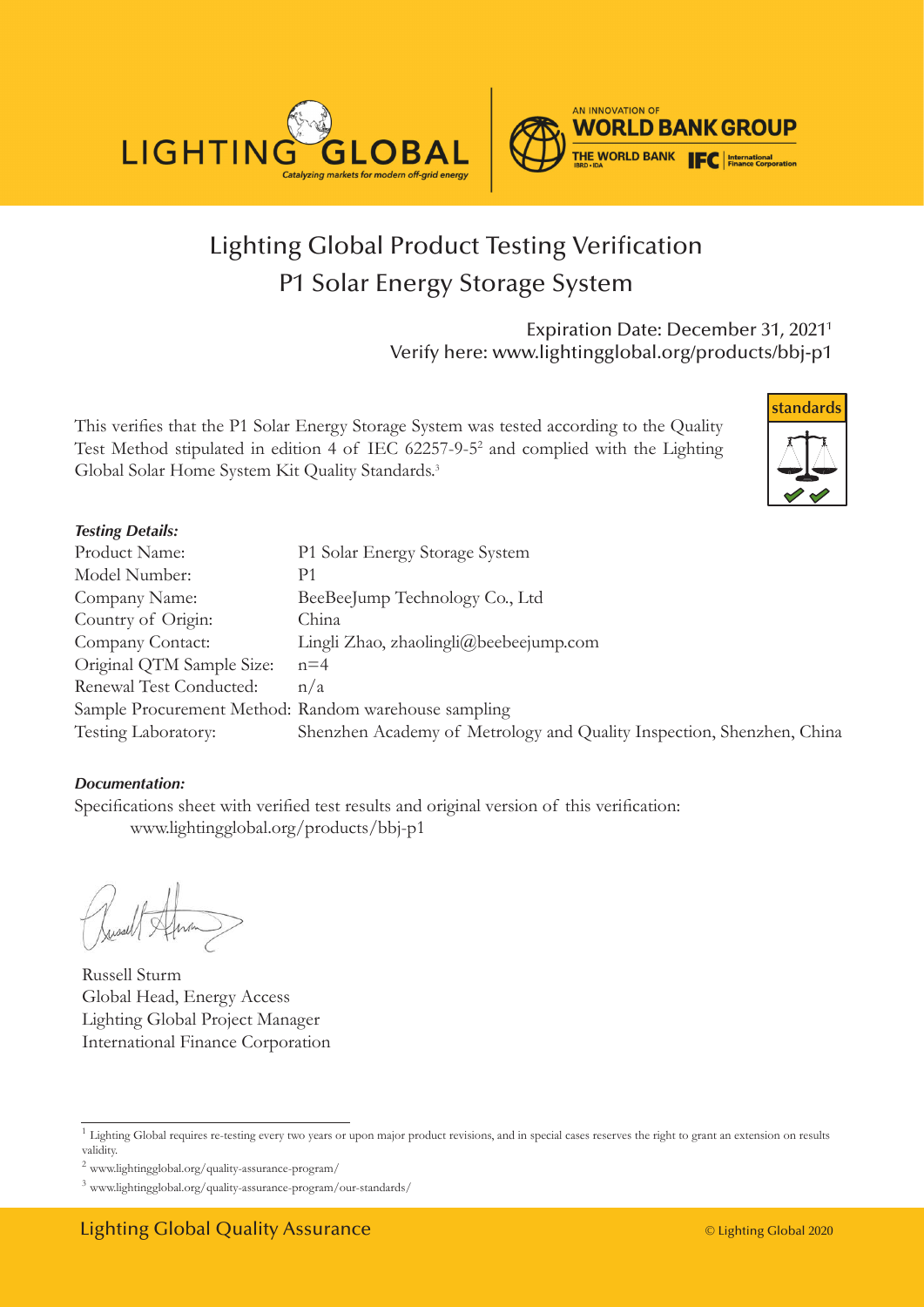## Type Approval P1 Solar Energy Storage System

### Verify here: www.lightingglobal.org/products/bbj-p1

| Category                           | <b>Quality Standard</b>                                                                                                                                                                                                                                                                                                                                                                                                                                                                                                                                  | Verdict |
|------------------------------------|----------------------------------------------------------------------------------------------------------------------------------------------------------------------------------------------------------------------------------------------------------------------------------------------------------------------------------------------------------------------------------------------------------------------------------------------------------------------------------------------------------------------------------------------------------|---------|
| Truth In Advertising               | Manufacturer, Product Name and Model Number accurately<br>specified                                                                                                                                                                                                                                                                                                                                                                                                                                                                                      | Pass    |
|                                    | Performance and Component Ratings accurately specified.<br>Any description of the product that appears on the<br>packaging, inside the package and in any media shall be<br>truthful and accurate. No statements mislead buyers or end<br>users about the utility of the product. Numeric ratings deviate<br>no more than 15% from actual performance (note that it<br>is acceptable for actual performance to exceed advertised<br>performance).                                                                                                        | Pass    |
|                                    | Port voltage and current specifications, if provided, are<br>accurate. Included appliances function when connected to<br>ports. Power output of ports is sufficient to power appliances<br>that are advertised but not included. Ports that are intended<br>for a function other than providing power, such as data ports,<br>are not required to meet this standard.                                                                                                                                                                                    | Pass    |
| Lumen Maintenance                  | Average relative light output $\geq 90\%$ of initial light output at<br>2,000 hours with only one sample allowed to fall below 85%<br>OR All 4 samples maintain $\geq$ 95% of initial light output at<br>$1,000$ hours                                                                                                                                                                                                                                                                                                                                   | Pass    |
| Circuit and Overload<br>Protection | Products include a current limiting mechanism to prevent<br>irreversible damage to the system. The mechanism is easily<br>resettable or replaceable by the user, or automatically resets.<br>If replaceable fuses are used for circuit protection, sizes are<br>labeled on the product and listed in the user manual, and,<br>if fuses are replaceable by the user, at least one spare fuse<br>is included with the product. Included appliances are not<br>required to meet this standard unless they have ports that are<br>intended to provide power. | Pass    |
| <b>AC-DC Charger Safety</b>        | Any included AC-DC charger carries approval from a<br>recognized consumer electronics safety regulator                                                                                                                                                                                                                                                                                                                                                                                                                                                   | n/a     |
| Wiring and Connector<br>Safety     | Wires, cables and connectors are appropriately sized for the<br>expected current and voltage.                                                                                                                                                                                                                                                                                                                                                                                                                                                            | Pass    |
| Hazardous<br>Substances Ban        | No battery contains cadmium or mercury at levels greater<br>than trace amounts                                                                                                                                                                                                                                                                                                                                                                                                                                                                           | Pass    |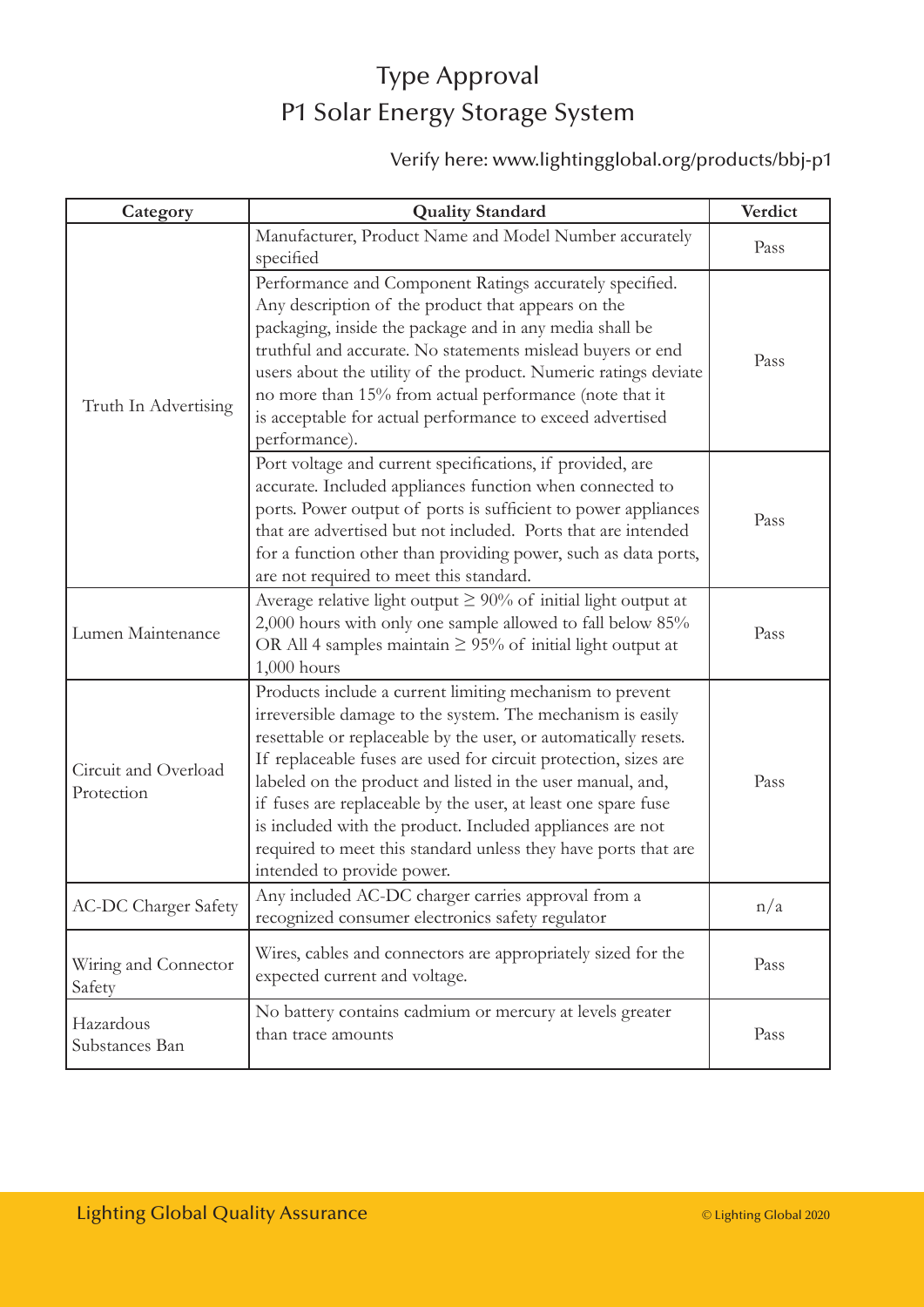### Type Approval Continued P1 Solar Energy Storage System

### Verify here: www.lightingglobal.org/products/bbj-p1

| Category                                   | <b>Quality Standard</b>                                                                                                                                                                                                                                                                                                                                                                                                                                         | Verdict |
|--------------------------------------------|-----------------------------------------------------------------------------------------------------------------------------------------------------------------------------------------------------------------------------------------------------------------------------------------------------------------------------------------------------------------------------------------------------------------------------------------------------------------|---------|
| <b>Battery Protection</b>                  | Protected by an appropriate charge controller that prolongs<br>battery life and protects the safety of the user.<br>4 samples must meet the requirements outlined in Lighting<br>Global Quality Standards.<br>Lithium batteries carry IEC 62281, IEC 62133-2, UL 1642<br>or UN 38.3 certification and have overcharge protection for<br>individual cells or sets of parallel-connected cells. Batteries of<br>included appliances must also meet this standard. | Pass    |
| <b>Battery Durability</b>                  | The average capacity loss of 4 samples does not exceed 25%<br>and only one sample may have a capacity loss greater than<br>35% following the battery durability storage test as defined in<br>IEC/TS 62257-9-5 Annex BB                                                                                                                                                                                                                                         | Pass    |
| PV Overvoltage<br>Protection               | If the battery is disconnected or isolated, the system must not<br>be damaged and the load terminals shall maintain a voltage<br>that is safe for their intended uses.                                                                                                                                                                                                                                                                                          | Pass    |
| Miswiring Protection                       | The user interface is designed to minimize the likelihood<br>of making improper connections. If improper or reversed<br>connections can easily be made, they cause no damage to the<br>system or harm to the user.                                                                                                                                                                                                                                              | Pass    |
| Physical Ingress<br>Protection             | IP2X for all products, IP3X (or $2X +$ circuit protection) for<br>PV modules, IP5X for fixed outdoor products                                                                                                                                                                                                                                                                                                                                                   | Pass    |
| Water Ingress<br>Protection                | Degree of protection required is based on product type:<br>Fixed separate (indoor): No protection required<br>Portable separate: Occasional exposure to rain<br>Portable integrated: Frequent exposure to rain<br>Fixed integrated (outdoor): Permanent outdoor exposure<br>PV modules: Outdoor rooftop installation                                                                                                                                            | Pass    |
| Drop Test                                  | Fixed separate (indoor): No requirement<br>All other products: All samples are functional after drop test;<br>none result in dangerous failures.                                                                                                                                                                                                                                                                                                                | Pass    |
| Soldering and Elec-<br>tronics Workmanship | The system and any included appliances are rated "Good"<br>or Fair" for workmanship quality as defined in Annex F of<br>IEC/TS 62257-9-5. At most, one sample may fail to function<br>when initially evaluated.                                                                                                                                                                                                                                                 | Pass    |
| Mechanical Durability                      | 4 samples and included appliances are functional after Switch,<br>Connector, Gooseneck and Strain Relief tests; none result in<br>dangerous failures                                                                                                                                                                                                                                                                                                            | Pass    |
| Cable Specifications                       | Any outdoor cables must be outdoor-rated and UV resistant.                                                                                                                                                                                                                                                                                                                                                                                                      | Pass    |